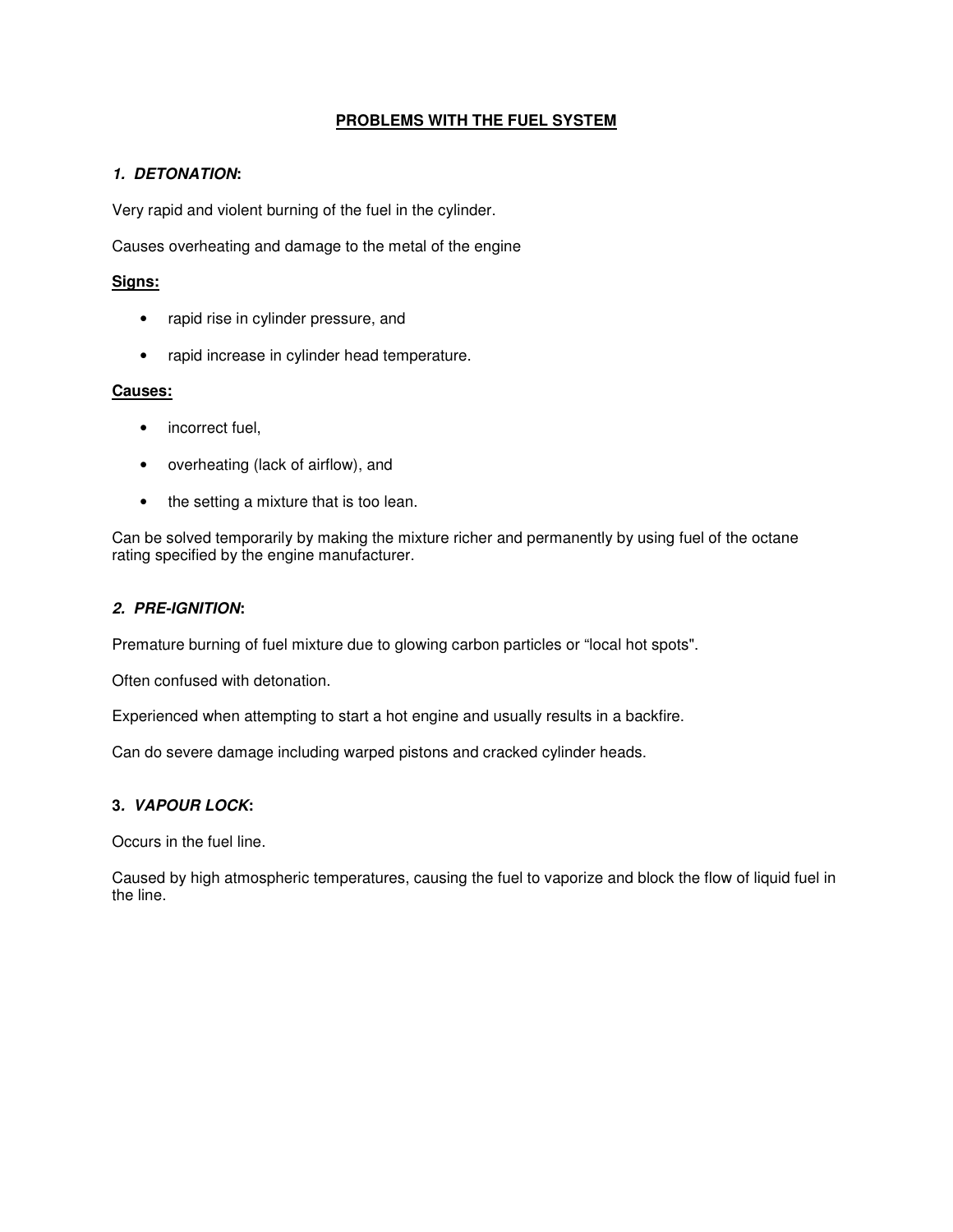### **IGNITION SYSTEM**

The function of the ignition system is to supply a spark to ignite the fuel/air mixture in the cylinders.

### **It Consists Of:**

- two magnetos,
- two spark plugs per cylinder,
- ignition leads, and
- a magneto switch.

## **THE MAGNETO**

If a coil of wire is rotated in a magnetic field, current will be induced in the coil.

This experiment demonstrates the inseparability of magnetism and electricity.

While the design of the magneto is slightly different from that discussed above, the principle is the same.

The magneto serves three functions:

- 1. generates a low tension current,
- 2. transforms this to a high tension, and
- 3. distributes the current to the individual spark plugs at the exact time it is desired to have them fire.

### **DUAL IGNITION**

Modern aero engines are fitted with two spark plugs per cylinder and magnetos. One magneto fires one of the spark plugs for each cylinder, while the second magneto fires the second spark plug for each cylinder.

#### **Purpose Is Two Fold:**

- 1. **SAFETY**: if one system fails, the engine will still operate, and
- **2. PERFORMANCE**: improves combustion.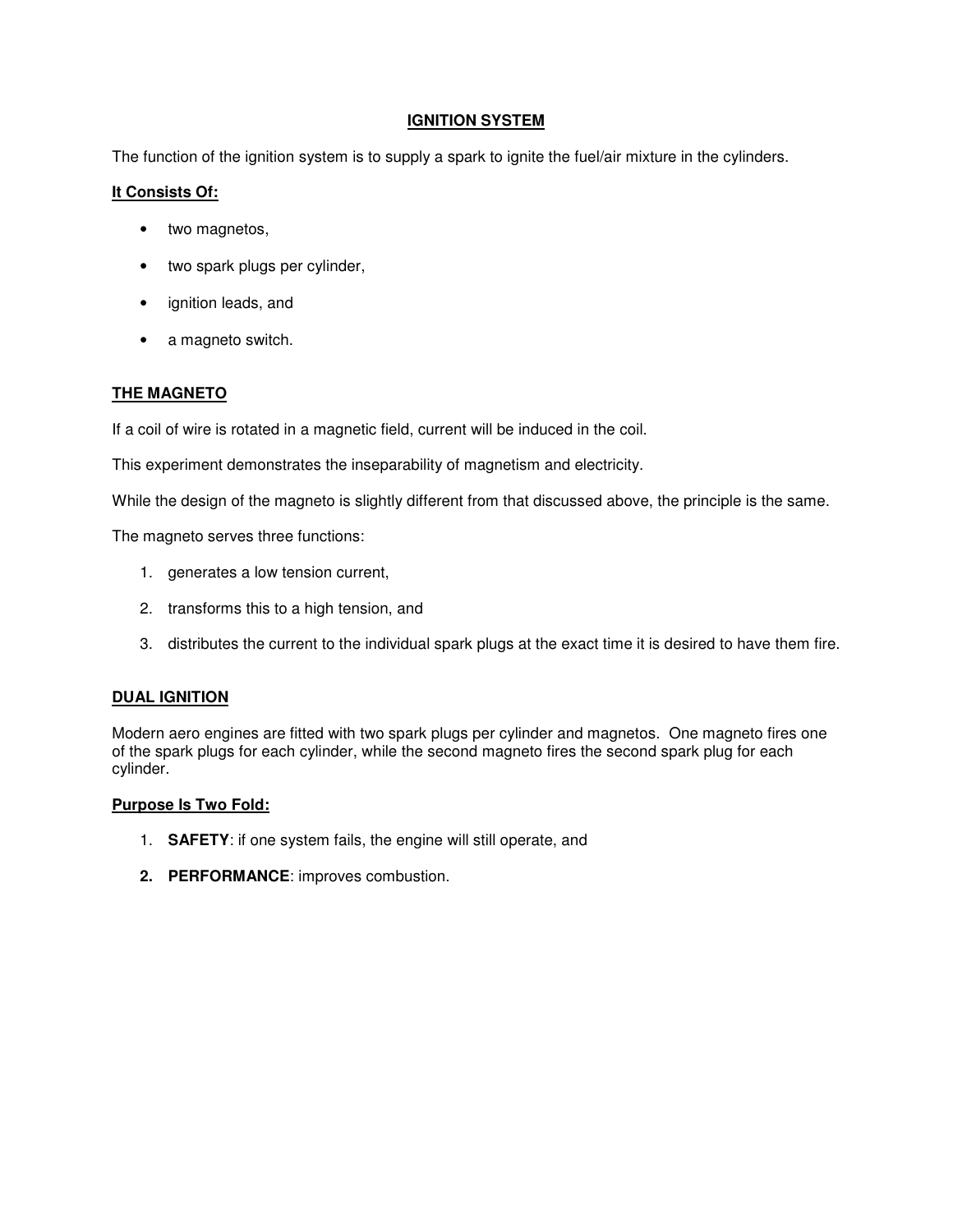## **MAGNETO SWITCH**

The magneto switch has four settings:

- 1. Left,
- 2. Right,
- 3. Both, and
- 4. Off.

To check magnetos, pilot watches RPM's as he/she turns switch.

In the event of rough operation, the pilot can switch to the smoothest operating magneto.

### **SHIELDING**

The parts of the ignition system are surrounded with a metal covering, which is grounded.

This design is known as **shielding** and is used to prevent interference with the radio.

#### **IGNITION TIMING:**

The timing of the magneto to fire the spark plug at the proper time.

Firing too early can result:

- in loss of power,
- pre-ignition,
- piston burning,
- scored cylinders, and
- broken rings.

### **ELECTRICAL SYSTEM**

Includes everything that operates electrically, except the magnetos.

The ignition system is not connected with the airplane's electrical system.

Supplies power to start the airplane.

Also required to operate a multitude of controls including:

- flaps,
- undercarriage,
- all radios,
- lights, etc.